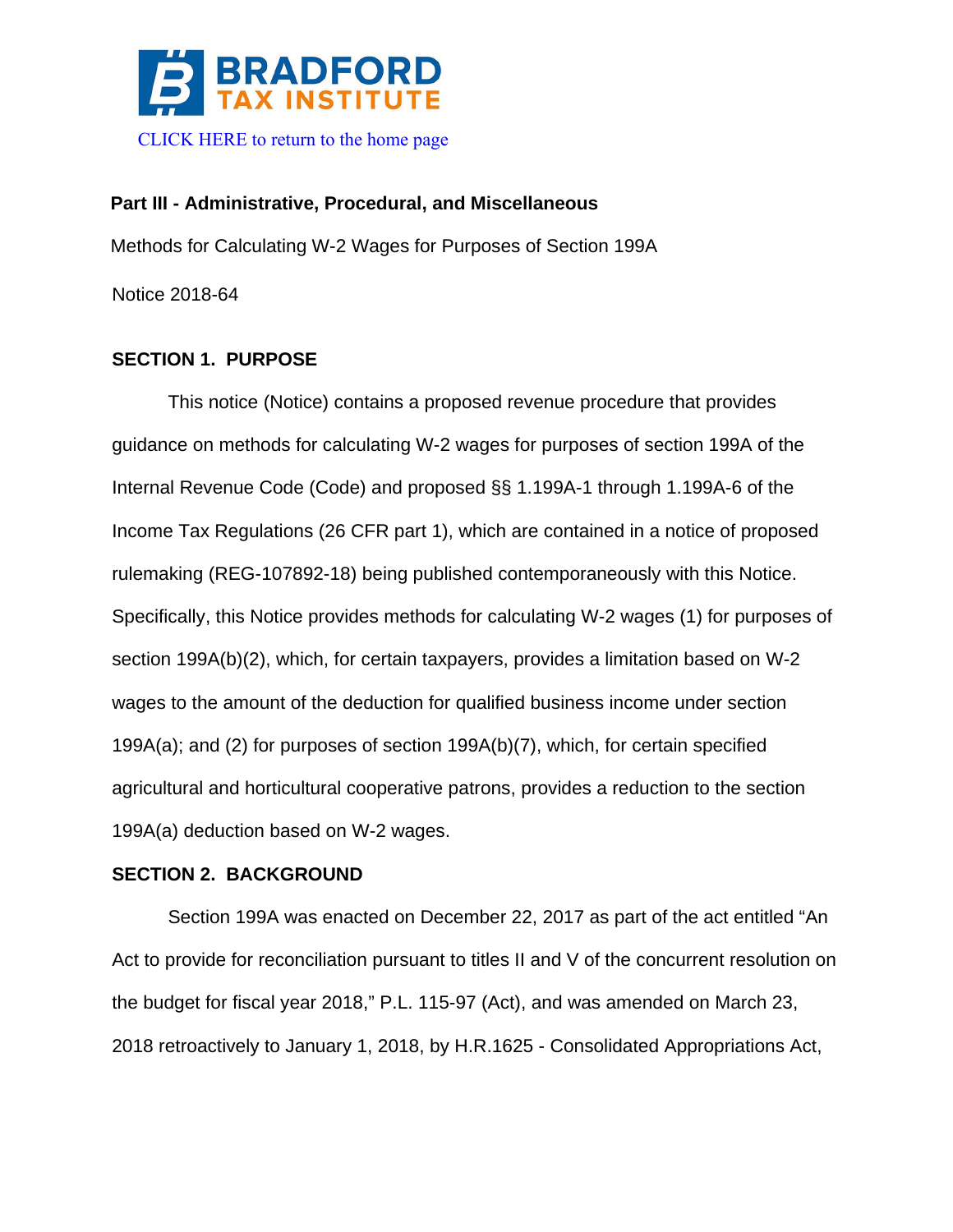2018, P.L. 115-141, (H.R. 1625). Congress enacted section 199A to provide a deduction to non-corporate taxpayers of up to 20 percent of the taxpayer's qualified business income (QBI) from each of the taxpayer's qualified trades or businesses, including those operated through a partnership, S corporation, or sole proprietorship, as well as a deduction of up to 20 percent of aggregate qualified REIT dividends and qualified publicly traded partnership income. For each qualified trade or business, section 199A(b)(2) limits the amount of the section 199A deduction to the lesser of (1) 20 percent of the taxpayer's QBI with respect to the qualified trade or business, or (2) the greater of (A) 50 percent of the W–2 wages with respect to the qualified trade or business, or (B) the sum of 25 percent of the W–2 wages with respect to the qualified trade or business plus 2.5 percent of the unadjusted basis immediately after acquisition of all qualified property. Under section 199A(b)(3), this limitation is phased in above a threshold amount of taxable income.

Section 199A(b)(7) provides that in the case of any qualified trade or business of a patron of a specified agricultural or horticultural cooperative, the amount determined under section 199A(b)(2) with respect to such trade or business shall be reduced by the lesser of (A) 9 percent of so much of the qualified business income with respect to such trade or business as is properly allocable to qualified payments received from such cooperative, or (B) 50 percent of so much of the W-2 wages with respect to such trade or business as are so allocable.

Section 199A(b)(4)(A) of the Code defines the term "W-2 wages" to mean, with respect to any person for any taxable year of such person, the amounts described in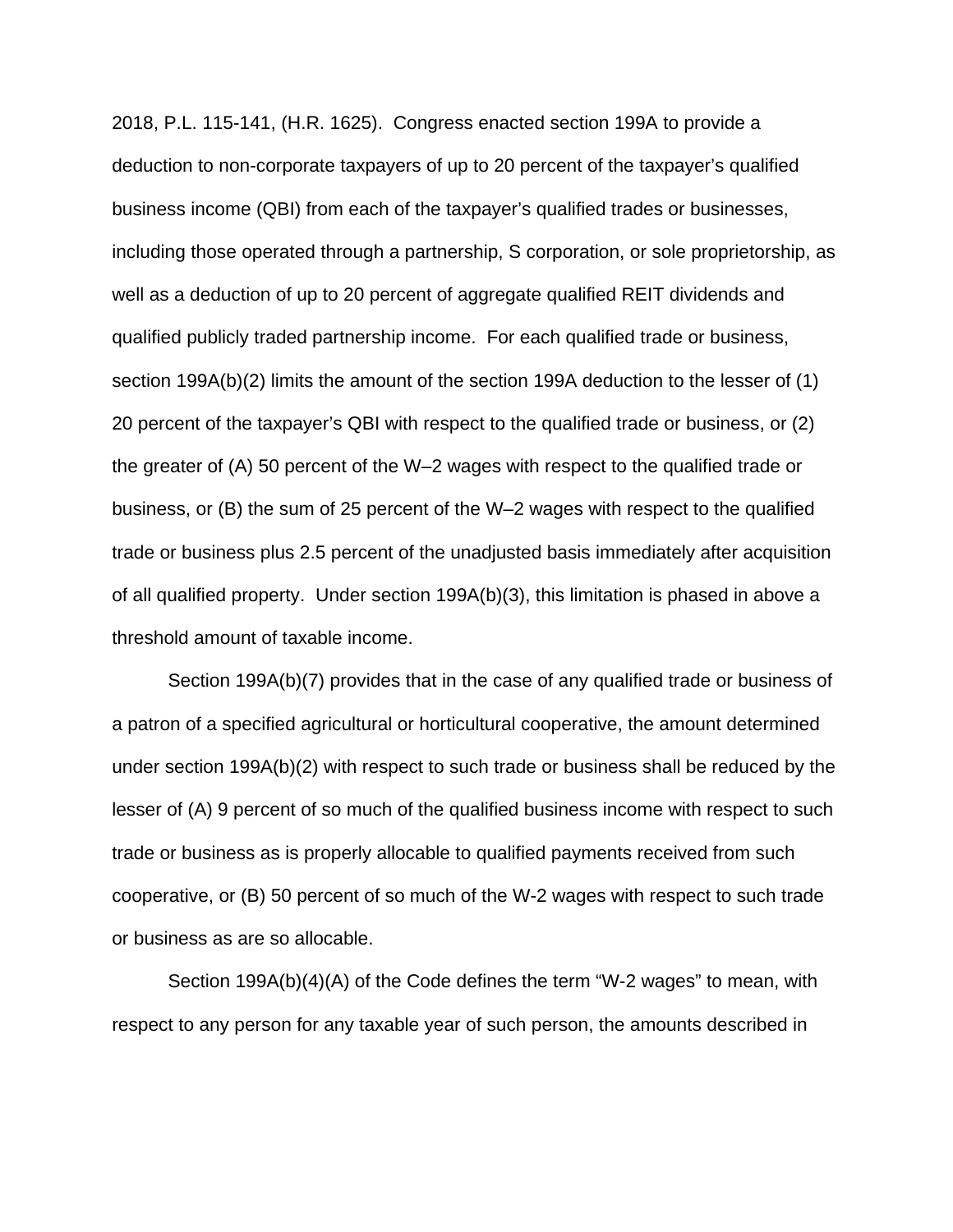section 6051(a)(3) and (8) paid by such person with respect to employment of employees by such person during the calendar year ending during such taxable year. Proposed § 1.199A-2 further defines W-2 wages for purposes of section 199A. The proposed revenue procedure included in this Notice would provide methods for calculating the amount of W-2 wages, as defined in section 199A(b)(4) and proposed § 1.199A-2, for purposes of determining the deduction limitation in section 199A(b)(2) and the reduction in section 199A(b)(7). Section 1.199A-2(b)(2)(iv)(A) of the proposed regulations provides the Internal Revenue Service with authority to issue guidance providing the methods that may be used to calculate W-2 wages.

#### **SECTION 3. REQUEST FOR COMMENTS**

The Treasury Department and the IRS request comments on this proposed revenue procedure. In particular, the Treasury Department and the IRS request comments concerning the calculation of "W-2 wages" with respect to remuneration paid for services performed in Puerto Rico. Section 199A(f)(1)(C)(ii) provides that in the case of a taxpayer with qualified business income from sources within the commonwealth of Puerto Rico, the determination of W-2 wages of such taxpayer shall be made without regard to any exclusion under section 3401(a)(8) for remuneration paid for services performed in the Commonwealth of Puerto Rico. Because bona fide residents of the Commonwealth of Puerto Rico are not subject to federal income tax and do not receive Forms W-2, the methods provided in the proposed revenue procedure will be difficult to apply with respect to employees who are residents of Puerto Rico. The Treasury Department and the IRS request comments concerning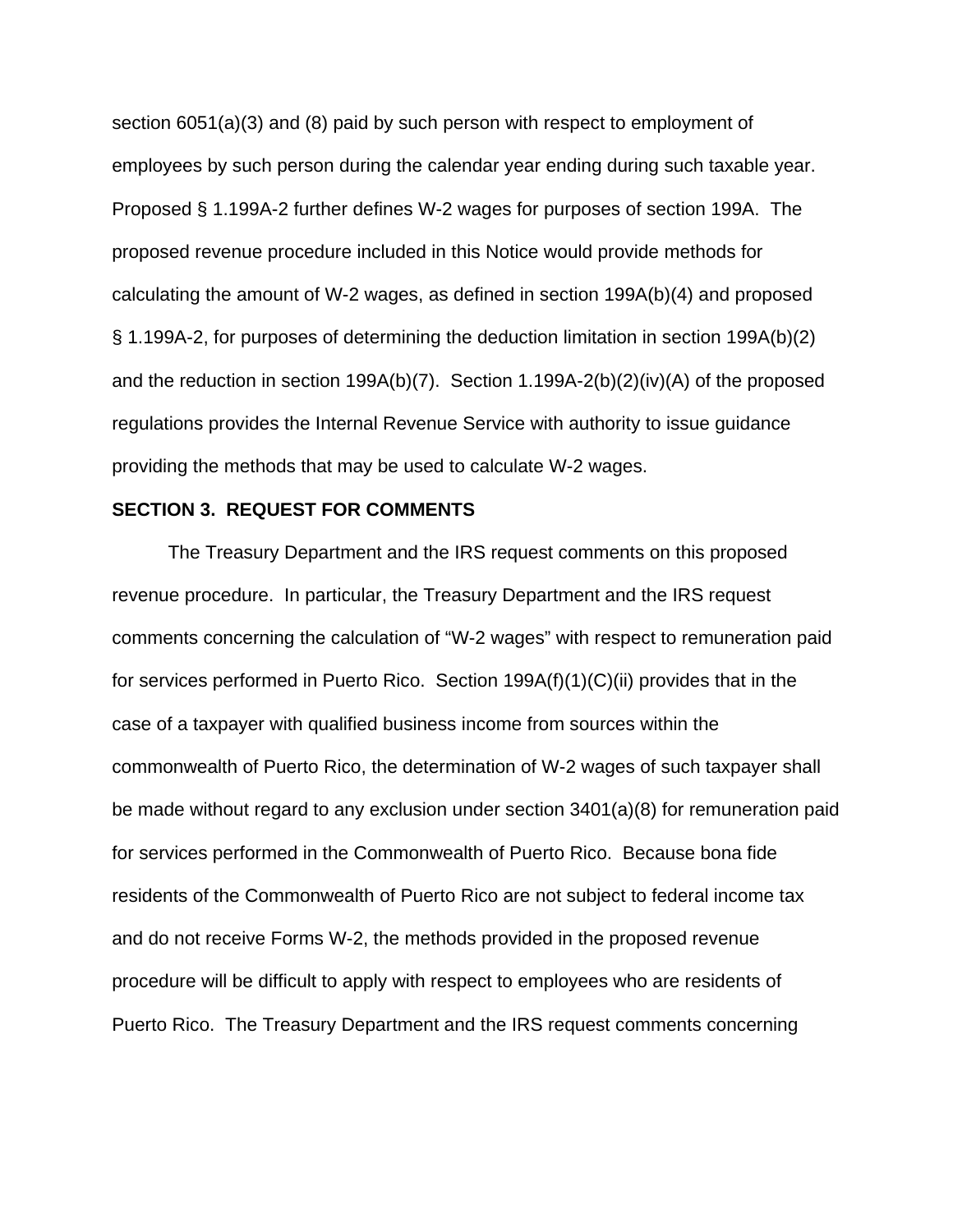appropriate methods for calculating W-2 wages with respect to remuneration paid for services performed in Puerto Rico by bona fide residents of Puerto Rico.

Interested parties are invited to submit comments on this Notice by **[INSERT DATE 45 DAYS AFTER DATE THE SECTION 199A PROPOSED REGULATIONS ARE PUBLISHED IN THE FEDERAL REGISTER].** Comments should be submitted to: CC:PA:LPD:PR (Notice 2018-64), Room 5203, Internal Revenue Service, P.O. Box 7604, Ben Franklin Station, Washington, D.C., 20044. Submissions may be handdelivered Monday through Friday between the hours of 8 a.m. and 4 p.m. to CC:PA:LPD:PR (Notice 2018-64), Courier's Desk, Internal Revenue Service, 1111 Constitution Avenue, N.W., Washington, D.C. 20224. Alternatively, taxpayers may submit comments electronically to Notice.comments@irscounsel.treas.gov. Please include "Notice 2018-64" in the subject line of any electronic submission.

#### **SECTION 4. EFFECTIVE DATE AND IMMEDIATE RELIANCE**

This Notice is effective on **[INSERT DATE THIS DOCUMENT IS PUBLISHED IN THE INTERNAL REVENUE BULLETIN].** The proposed revenue procedure is proposed to apply generally to taxable years ending after December 31, 2017.

Until such time that the proposed revenue procedure is published in final form, taxpayers may use the methods described in the proposed revenue procedure in calculating W-2 wages, as defined in section 199A(b)(4)(A), for purposes of determining the limitation in section 199A(b)(2) and the reduction in section 199A(b)(7) .

#### **SECTION 5. DRAFTING INFORMATION**

The principal authors of this Notice are Andrew Holubeck and Mikhail Zhidkov of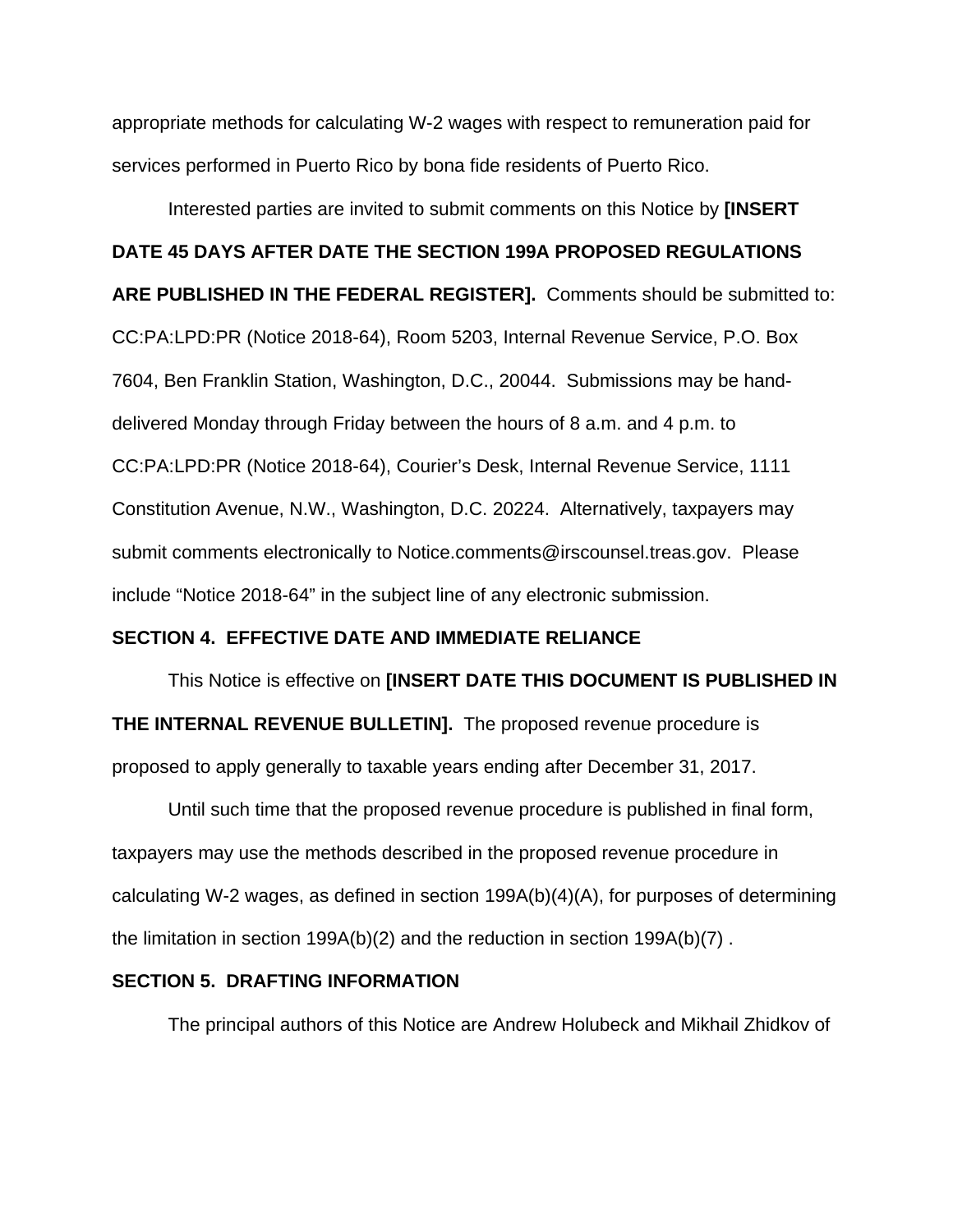the Office of the Associate Chief Counsel (Tax Exempt and Government Entities) and Frank J. Fisher and Benjamin H. Weaver of the Office of the Associate Chief Counsel (Passthroughs & Special Industries). However, other personnel from the Treasury Department and the IRS participated in its development. For further information regarding this Notice, contact Andrew Holubeck or Mikhail Zhidkov at (202) 317-4774, or Frank J. Fisher or Benjamin H. Weaver at (202) 317-6850.

# **SECTION 6. FORM OF PROPOSED REVENUE PROCEDURE**

Set forth below is the form of the proposed revenue procedure that is proposed in this Notice: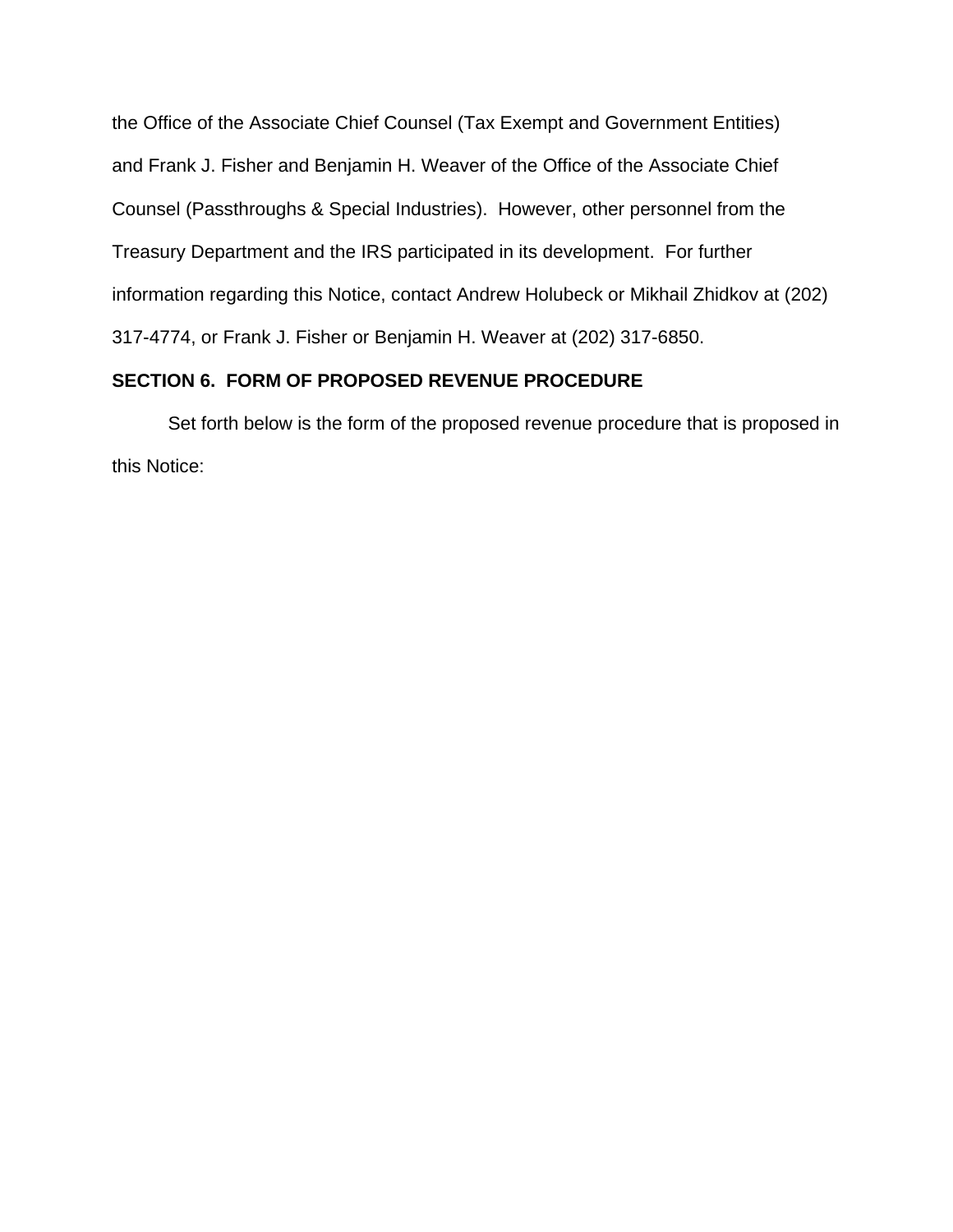# **FORM OF PROPOSED REVENUE PROCEDURE**

## **Part III**

**Administrative, Procedural, and Miscellaneous**

26 CFR 1.199A-2: Determination of W-2 Wages

(Also: [XX, XXX, XXX])

Rev. Proc. 2018-XX

# **SECTION 1. PURPOSE**

This revenue procedure provides methods for calculating W-2 wages, as defined in section 199A(b)(4) and § 1.199A-2 of the Income Tax Regulations, (1) for purposes of section 199A(b)(2) of the Internal Revenue Code (Code) which, for certain taxpayers, provides a limitation based on W-2 wages to the amount of the deduction for qualified business income (QBI); and (2) for purposes of section 199A(b)(7), which, for certain specified agricultural and horticultural cooperative patrons, provides a reduction to the section 199A deduction based on W-2 wages.

#### **SECTION 2. BACKGROUND**

For taxpayers above a certain amount of taxable income, section 199A(b)(2)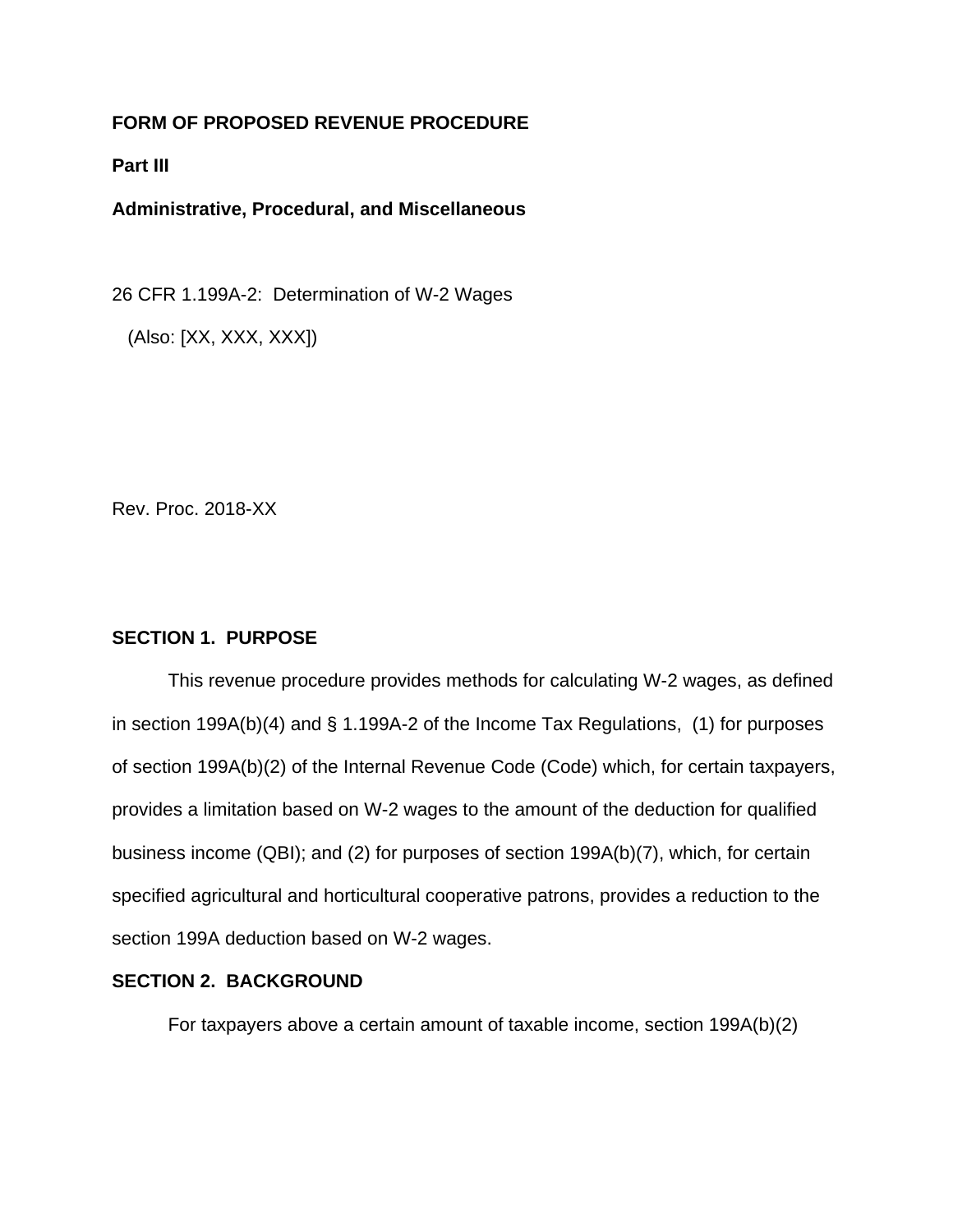limits the amount of a taxpayer's section 199A deduction for each qualified trade or business to the lesser of (1) 20 percent of the taxpayer's QBI with respect to the qualified trade or business, or (2) the greater of (A) 50 percent of the W–2 wages with respect to the qualified trade or business, or (B) the sum of 25 percent of the W–2 wages with respect to the qualified trade or business plus 2.5 percent of the unadjusted basis immediately after acquisition of all qualified property. Section 199A(b)(7) provides that in the case of any qualified trade or business of a patron of a specified agricultural or horticultural cooperative, the amount determined under section 199A(b)(2) with respect to such trade or business shall be reduced by the lesser of (A) 9 percent of so much of the qualified business income with respect to such trade or business as is properly allocable to qualified payments received from such cooperative, or (B) 50 percent of so much of the W-2 wages with respect to such trade or business as are so allocable.

Section 199A(b)(4)(A) defines the term "W-2 wages" to mean, with respect to any person for any taxable year of such person, the amounts described in section 6051(a)(3) and (8) paid by such person with respect to employment of employees by such person during the calendar year ending during such taxable year. Section 199A(b)(4)(B) provides that W-2 wages does not include any amount which is not properly allocable to qualified business income for purposes of section 199A(c)(1). Section 199A(b)(4)(C) provides that W-2 wages shall not include any amount that is not properly included in a return filed with the Social Security Administration (SSA) on or before the 60th day after the due date (including extensions) for such return.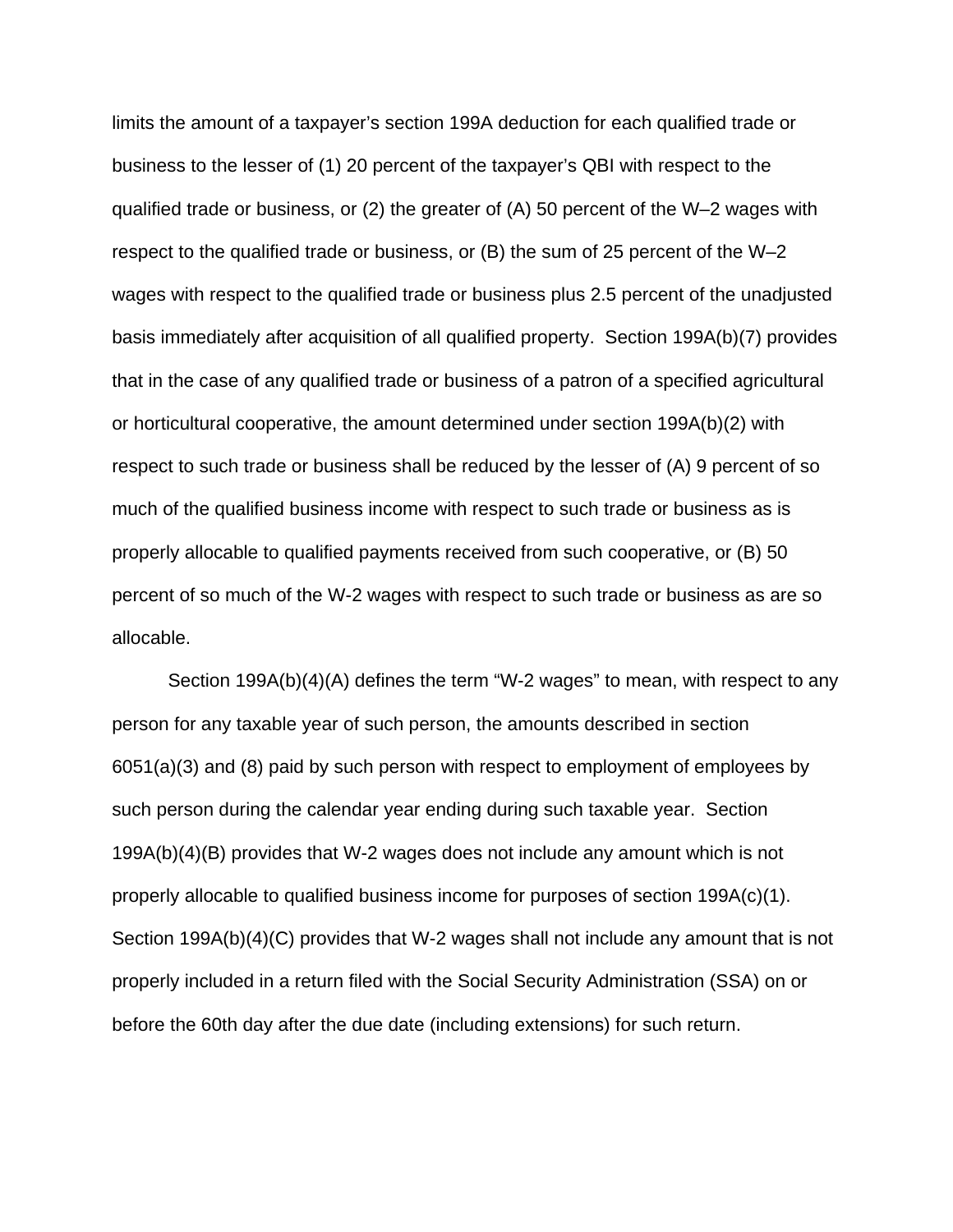Section 1.199A-2(b)(2)(iv)(A) of the regulations provides the Internal Revenue Service with authority to issue guidance providing the methods that may be used to calculate W-2 wages.

This revenue procedure provides three methods for calculating W-2 wages, as defined in section 199A(b)(4) and § 1.199A-2, for purposes of section 199A(b) and the regulations thereunder. The first method (the unmodified Box method) allows for a simplified calculation while the second and third methods (the modified Box 1 method and the tracking wages method) provide greater accuracy.

W-2 wages calculated under this revenue procedure are not necessarily eligible for use in computing the section 199A limitations. As mentioned above, only W-2 wages which are properly allocable to QBI may be taken into account in computing the section 199A(b) W-2 wage limitations. Under § 1.199A-2(g), the taxpayer must determine the extent to which the W-2 wages calculated under this revenue procedure are properly allocable to QBI. Then, the properly allocable W-2 wages amount is used in determining the W-2 wages limitation under section 199A(b)(2) for that trade or business as well as any reduction for income received from cooperatives under section 199A(b)(7).

#### **SECTION 3. RULES OF APPLICATION**

.01 *In general*. In calculating W-2 wages for a taxable year under the methods described in this revenue procedure, include only wages properly reported on Forms W-2 that meet the applicable rules of § 1.199A-2(b). Specifically, § 1.199A-2(b)(2)(i) provides that, except as provided in  $\S$  1.199A-2(b)(2)(iv)(C)(2) (concerning short taxable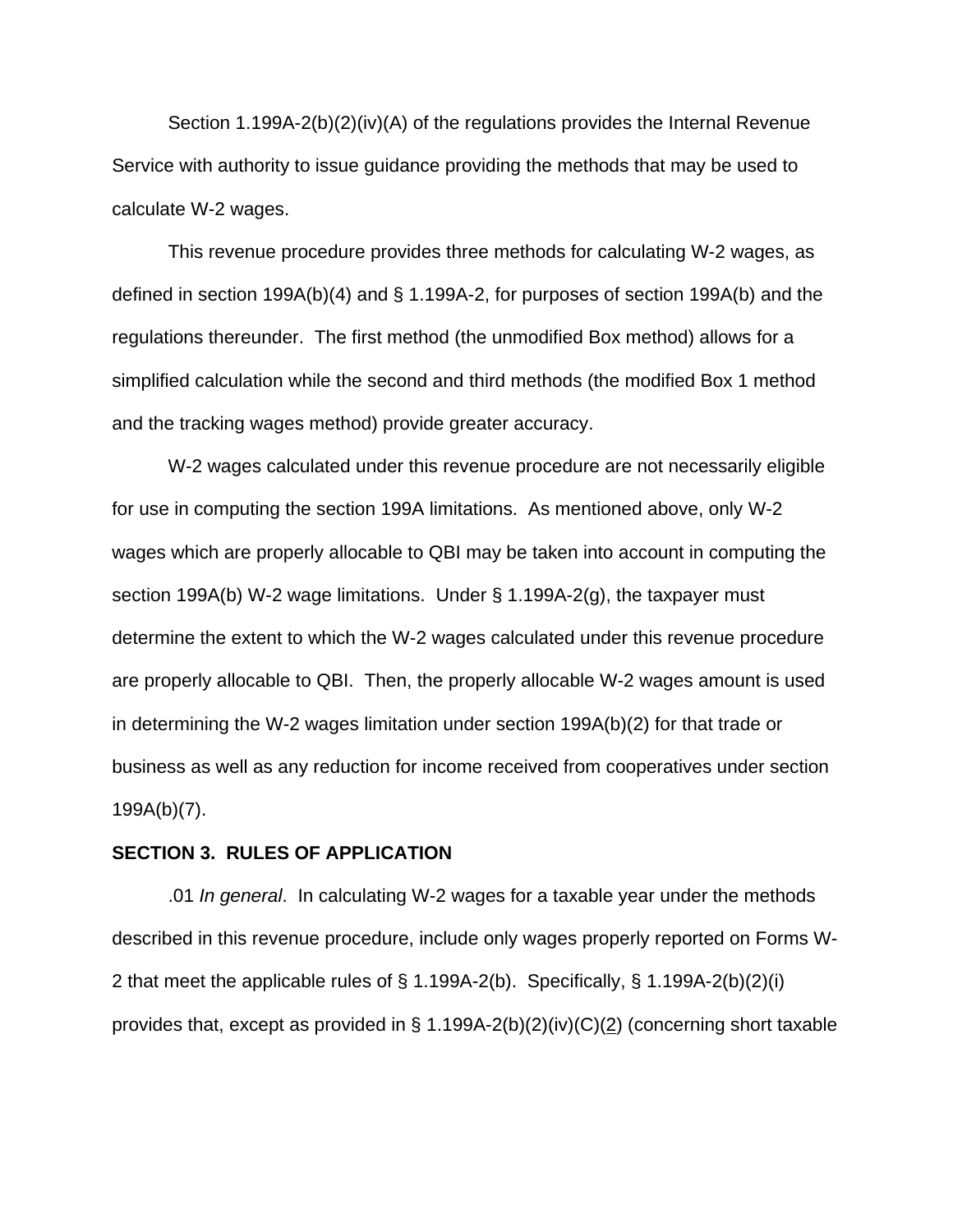years that do not include December 31) and § 1.199A-2(b)(2)(iv)(D) (concerning remuneration for services performed in the Commonwealth of Puerto Rico), the Forms W-2, "Wage and Tax Statement," or any subsequent form or document used in determining the amount of W-2 wages are those issued for the calendar year ending during the person's taxable year for wages paid to employees (or former employees) of the person for employment by the person. Section  $1.199A-2(b)(2)(i)$  also provides that, for purposes of § 1.199A-2, employees of the person are limited to employees of the person as defined in section 3121(d)(1) and (2) (that is, officers of a corporation and employees of the person under the common law rules). Therefore, Forms W-2 provided to statutory employees described in section 3121(d)(3) (that is, Forms W-2 in which the "Statutory Employee" box in Box 13 is checked) should not be included in calculating W-2 wages under any of the methods described in this revenue procedure.

.02 *No application in determining whether amounts are wages for employment tax purposes.* The discussions of "wages" in this revenue procedure and in the regulations under section 199A are for purposes of section 199A only and have no application in determining whether amounts are wages under section 3121(a) for purposes of the Federal Insurance Contributions Act, under section 3306(b) for purposes of the Federal Unemployment Tax Act, or under section 3401(a) for purposes of the Collection of Income Tax at Source on Wages (federal income tax withholding), or any other wage-related determination. See § 1.199A-2 of the regulations.

# **SECTION 4. DEFINITION OF W-2 WAGES AND CORRELATION WITH BOXES ON**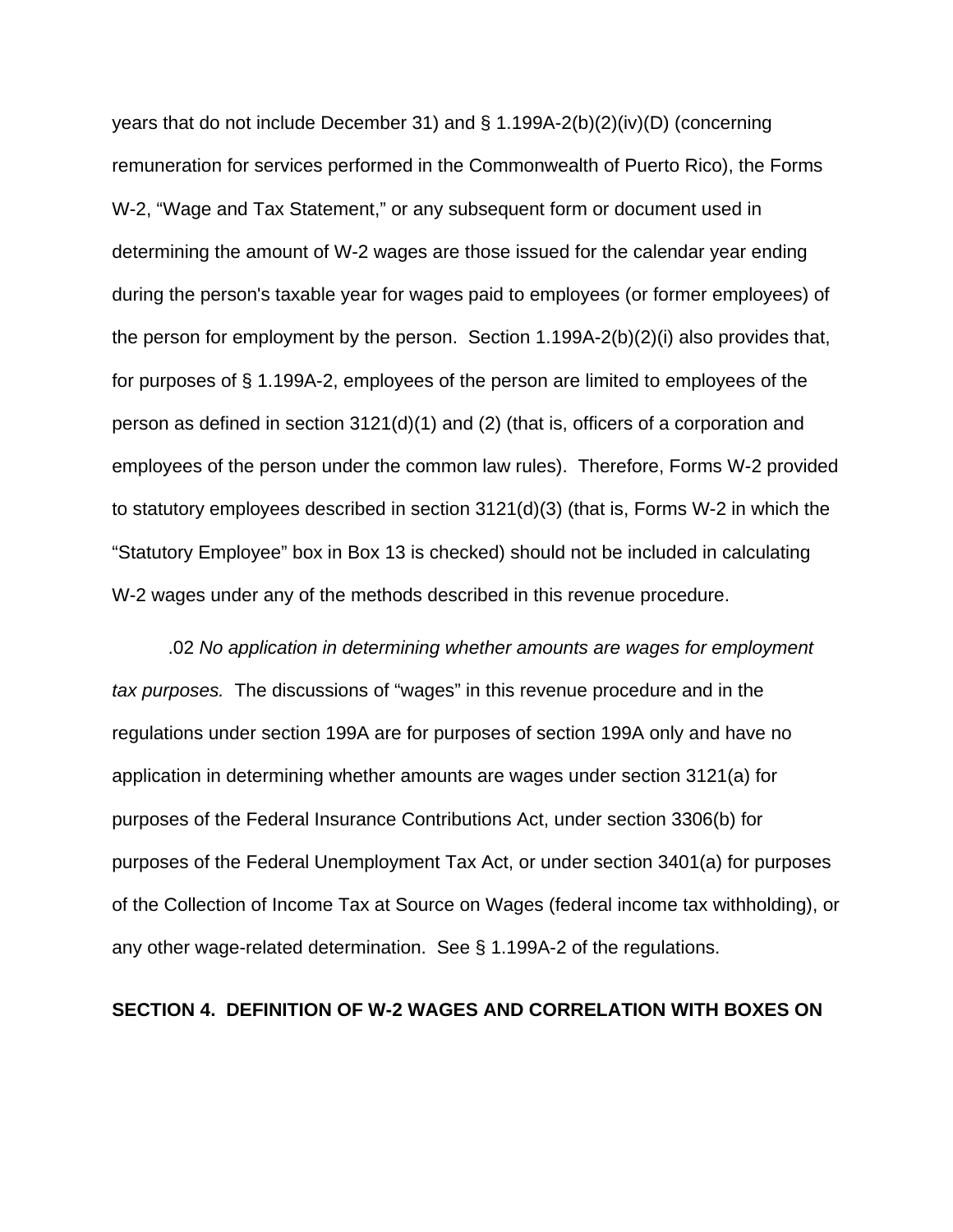#### **FORM W-2**

.01 *Definition of W-2 wages.* Section 199A(b)(4)(A) provides that W-2 wages means, with respect to any person for any taxable year of such person, the sum of the amounts described in section 6051(a)(3) and (8) paid by such person with respect to employment of employees by such person during the calendar year ending during such taxable year. Thus, W-2 wages include: (i) the total amount of wages as defined in section 3401(a); (ii) the total amount of elective deferrals (within the meaning of section  $402(g)(3)$ ; (iii) the compensation deferred under section 457; and (iv) the amount of designated Roth contributions (as defined in section 402A).

.02 *Correlation with Form W-2.* Under the 2018 Forms W-2, the elective deferrals under section 402(g)(3) and the amounts deferred under section 457 directly correlate to coded items reported in Box 12 on Form W-2. Box 12, Code D is for elective deferrals to a section 401(k) cash or deferred arrangement plan (including a SIMPLE 401(k) arrangement); Box 12, Code E is for elective deferrals under a section 403(b) salary reduction agreement; Box 12, Code F is for elective deferrals under a section 408(k)(6) salary reduction Simplified Employee Pension (SEP); Box 12, Code G is for elective deferrals and employer contributions (including nonelective deferrals) to any governmental or nongovernmental section 457(b) deferred compensation plan; Box 12, Code S is for employee salary reduction contributions under a section 408(p) SIMPLE (simple retirement account); Box 12, Code AA is for designated Roth contributions (as defined in section 402A) under a section 401(k) plan; and Box 12, Code BB is for designated Roth contributions (as defined in section 402A) under a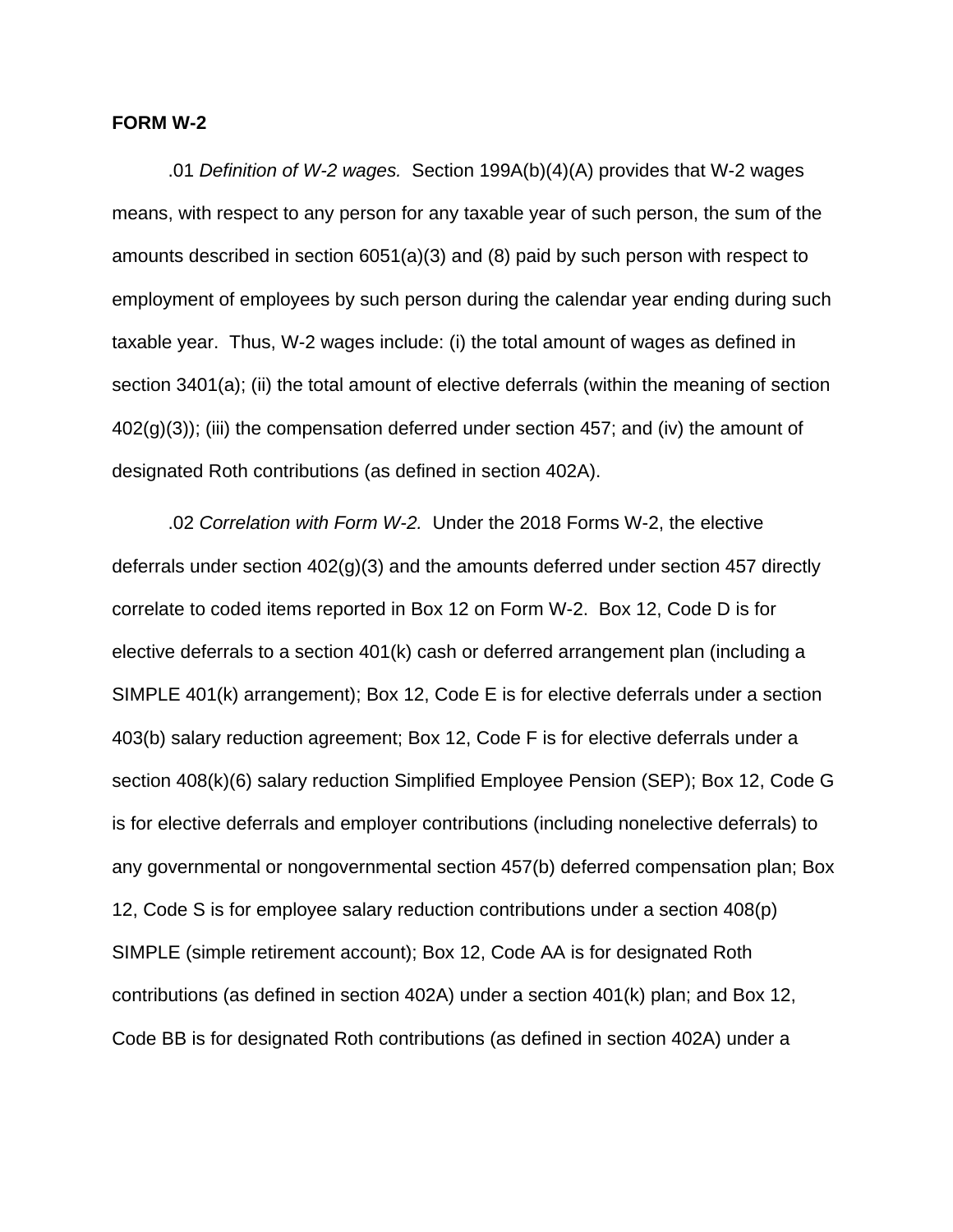section 403(b) salary reduction agreement. However, designated Roth contributions are also reported in Box 1, Wages, tips, other compensation and are subject to income tax withholding.

#### **SECTION 5. METHODS FOR CALCULATING W-2 WAGES**

For any taxable year, a taxpayer must calculate W-2 wages for purposes of section 199A(b)(2) using one of the three methods described in section 5.01, 5.02, and 5.03 of this revenue procedure. For a taxpayer with a short taxable year, see Section 6 of this revenue procedure. In calculating W-2 wages for a taxable year under the methods below, the taxpayer includes only those Forms W-2 that arefor the calendar year ending with or within the taxable year of the taxpayer and that meet the rules of application described in section 3 of this revenue procedure..01 *Unmodified box method*. Under the unmodified box method, W-2 wages are calculated by taking, without modification, the lesser of—

(A) The total entries in Box 1 of all Forms W-2 filed with SSA by the taxpayer with respect to employees of the taxpayer for employment by the taxpayer; or (B) The total entries in Box 5 of all Forms W-2 filed with SSA by the taxpayer with respect to employees of the taxpayer for employment by the taxpayer. .02 *Modified Box 1 method*. Under the Modified Box 1 method, the taxpayer makes modifications to the total entries in Box 1 of Forms W-2 filed with respect to employees of the taxpayer. W-2 wages under this method are calculated as follows—

> (A) Total the amounts in Box 1 of all Forms W-2 filed with SSA by the taxpayer with respect to employees of the taxpayer for employment by the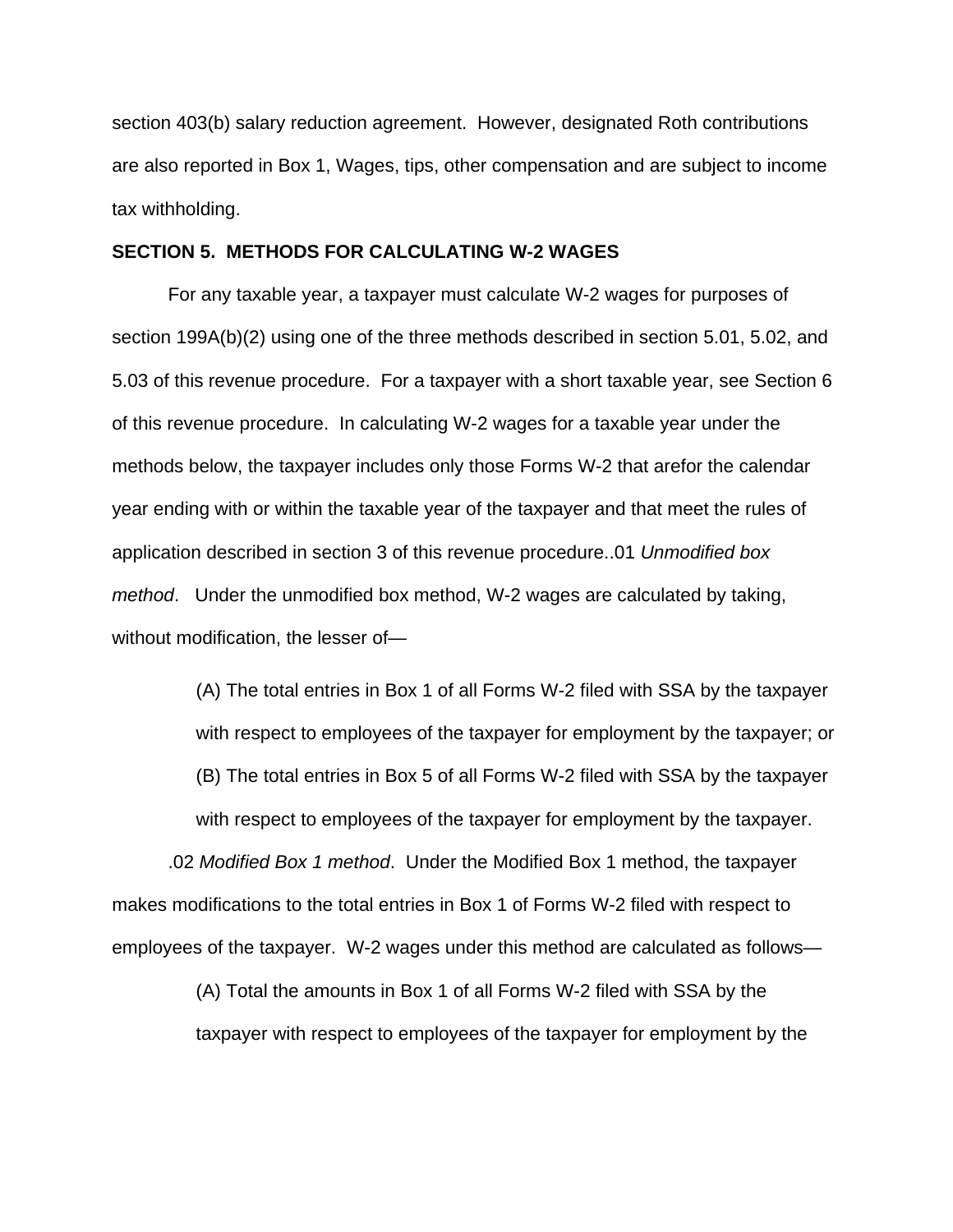taxpayer;

(B) Subtract from the total in paragraph .02(A) of this section amounts included in Box 1 of Forms W-2 that are not wages for Federal income tax withholding purposes, including amounts that are treated as wages for purposes of income tax withholding under section 3402(o) (for example, supplemental unemployment compensation benefits within the meaning of Rev. Rul. 90-72); and

(C) Add to the amount obtained after paragraph .02(B) of this section the total of the amounts that are reported in Box 12 of Forms W-2 with respect to employees of the taxpayer for employment by the taxpayer and that are properly coded D, E, F, G, and S.

.03 *Tracking wages method*. Under the tracking wages method, the taxpayer actually tracks total wages subject to Federal income tax withholding and makes appropriate modifications. W-2 wages under this method are calculated as follows—

> (A) Total the amounts of wages subject to Federal income tax withholding that are paid to employees of the taxpayer for employment by the taxpayer and that are reported on Forms W-2 filed with SSA by the taxpayer for the calendar year; and

> (B) Add to the amount obtained after paragraph .03(B) of this section the total of the amounts that are reported in Box 12 of Forms W-2 with respect to employees of the taxpayer for employment by the taxpayer and that are properly coded D, E, F, G, and S.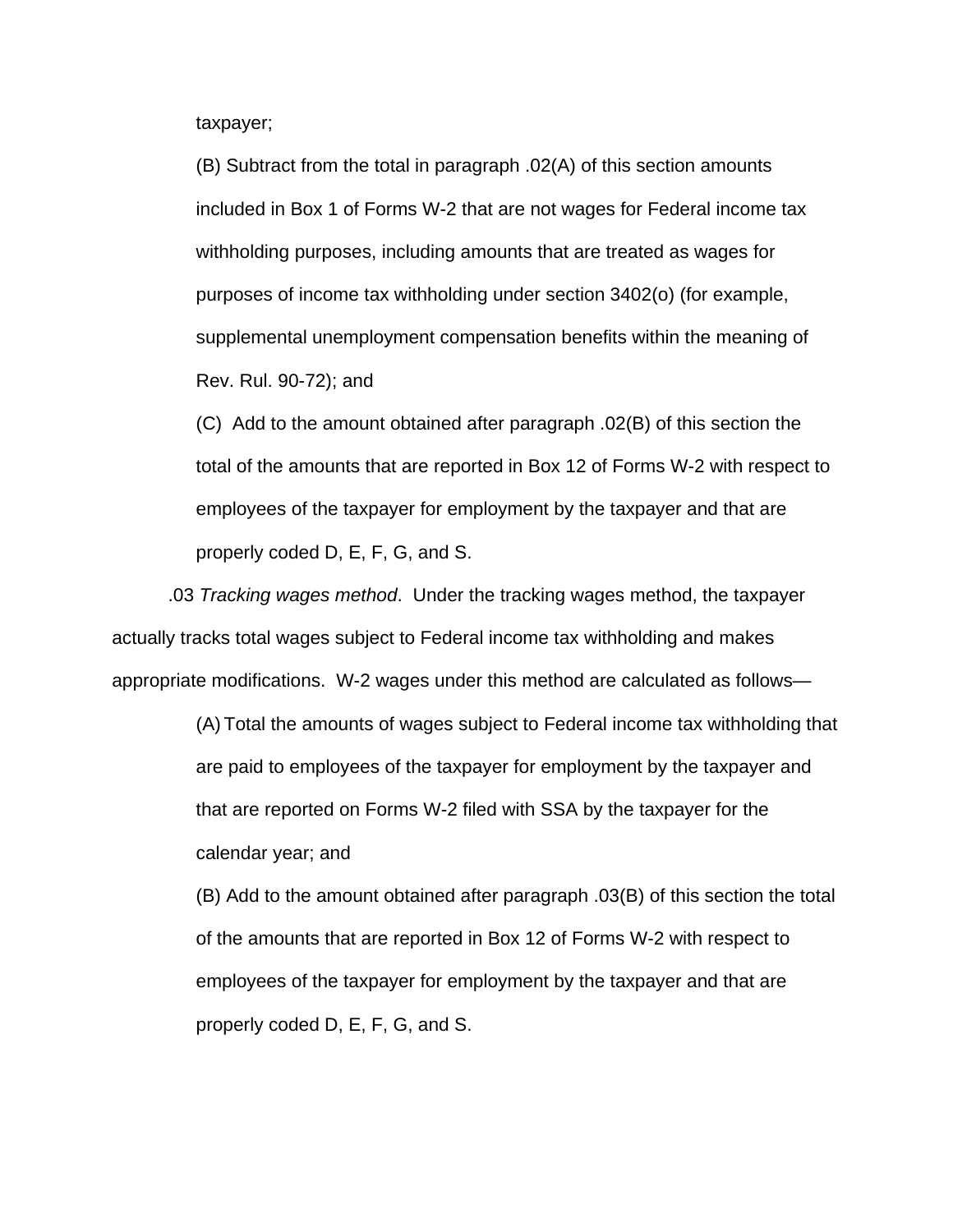### **SECTION 6. APPLICATION IN CASE OF SHORT TAXABLE YEAR**

.01 *Special rule for taxpayers with a short taxable year.* In the case of a taxpayer with a short taxable year, subject to the rules of application described in section 3 of this revenue procedure, the W-2 wages of the taxpayer for the short taxable year shall include only those wages paid during the short taxable year to employees of the taxpayer, only those elective deferrals (within the meaning of section  $402(q)(3)$ ) made during the short taxable year by employees of the taxpayer, and only compensation actually deferred under section 457 during the short taxable year with respect to employees of the taxpayer. See  $\S1.199A-2(b)(2)(iv)(C)$  of the regulations.

.02 *Method required for a short taxable year and modifications required in application of method.* The W-2 wages of a taxpayer with a short taxable year shall be determined under the tracking wages method described in section 5.03 of this revenue procedure. In applying the tracking wages method in the case of a short taxable year, the taxpayer must apply the method as follows—

(A) For purposes of section 5.03(A), the total amount of wages subject to Federal income tax withholding and reported on Form W-2 must include only those wages subject to Federal income tax withholding that are actually or constructively paid to employees during the short taxable year and reported on Form W-2 for the calendar year ending with or within that short taxable year (or, for a short taxable year that does not contain a calendar year ending with or within such short taxable year, wages subject to Federal income tax withholding that are actually or constructively paid to employees during the short taxable year